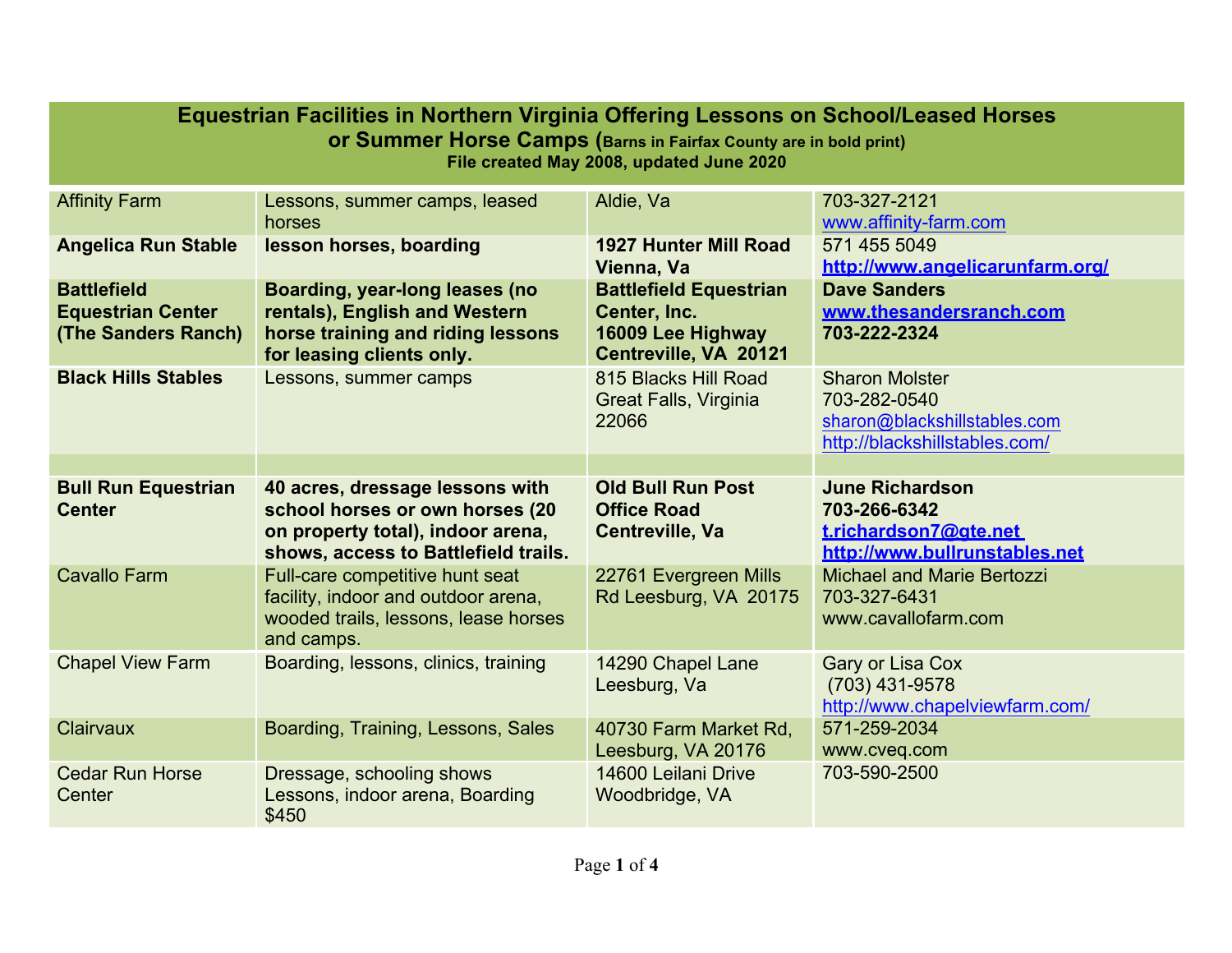| Equestrian Facilities in Northern Virginia Offering Lessons on School/Leased Horses<br><b>or Summer Horse Camps (Barns in Fairfax County are in bold print)</b><br>File created May 2008, updated January 2014 |                                                                                                                                                                                   |                                                                       |                                                        |  |  |
|----------------------------------------------------------------------------------------------------------------------------------------------------------------------------------------------------------------|-----------------------------------------------------------------------------------------------------------------------------------------------------------------------------------|-----------------------------------------------------------------------|--------------------------------------------------------|--|--|
| <b>Clairemont Stables</b>                                                                                                                                                                                      | <b>Manager Leslie Fredrick offers</b><br>boarding and lessons                                                                                                                     | <b>200 Walker Rd Great</b><br><b>Falls</b>                            | 703-395-8263 Manager Leslie Fredrick                   |  |  |
| <b>Criswood Farm</b>                                                                                                                                                                                           | Eng/Western lessons for all levels, 30<br>acres, 2 indoor arenas, tack shop.<br>Family-owned land and business.                                                                   | 5304 Hoadly Road,<br>Manassas, VA 20112                               | 703-590-4224<br>http://www.criswoodfarmandtackshop.com |  |  |
| DeWoolfson, Michelle                                                                                                                                                                                           |                                                                                                                                                                                   | <b>Northern Va</b>                                                    | 703-406-8793                                           |  |  |
|                                                                                                                                                                                                                |                                                                                                                                                                                   |                                                                       |                                                        |  |  |
| Eichner, Carol                                                                                                                                                                                                 |                                                                                                                                                                                   | Lovettsville, Va                                                      | 540-822-5649                                           |  |  |
| <b>Fox Meadow Farm</b>                                                                                                                                                                                         | Small lesson barn; hunt seat lessons                                                                                                                                              | Logmill Rd.<br>Haymarket, Va                                          | 703-327-2430<br>http://foxmeadowridingschool.com/      |  |  |
| <b>Frazer's Stable</b>                                                                                                                                                                                         | Boarding, breeding, lessons, summer<br>camp                                                                                                                                       | 3521 Ingram Dr.<br>Haymarket, Va                                      | 703-753-0670<br>www.frazerstable.com                   |  |  |
| <b>Full Circle Farm</b>                                                                                                                                                                                        |                                                                                                                                                                                   | 12898 Livia Dr.<br>Catharpin, VA 20143                                | 703-966-6583<br>http://fullcirclevirginia.com/         |  |  |
| Pony To Go                                                                                                                                                                                                     | <b>Pony Parties, Trail Rides</b>                                                                                                                                                  | <b>Berryville</b>                                                     | 540-955-5636<br>www.ponytogo.com                       |  |  |
| <b>GEM Riding</b><br><b>Academy</b>                                                                                                                                                                            | Riding lessons on school horses,<br>uses Hunters Valley Riding Club<br>facilities so students must be<br><b>HVRC Members. Summer Camps.</b>                                       | <b>10628 Hunters Valley</b><br><b>Road</b><br><b>Vienna, VA 22181</b> | <b>Georgina Price</b><br>703 255-2543                  |  |  |
|                                                                                                                                                                                                                |                                                                                                                                                                                   |                                                                       |                                                        |  |  |
| <b>Giles Run Farm</b>                                                                                                                                                                                          | Classes for all levels, all ages, and<br>disciplines, English and Western.<br>Summer equestrian programs,<br>horse shows, carriage rides,<br>birthday parties, sales and leasing. | <b>10418 Old Colchester</b><br><b>Road</b><br>Lorton, VA              | 703-339-7560                                           |  |  |
|                                                                                                                                                                                                                |                                                                                                                                                                                   |                                                                       |                                                        |  |  |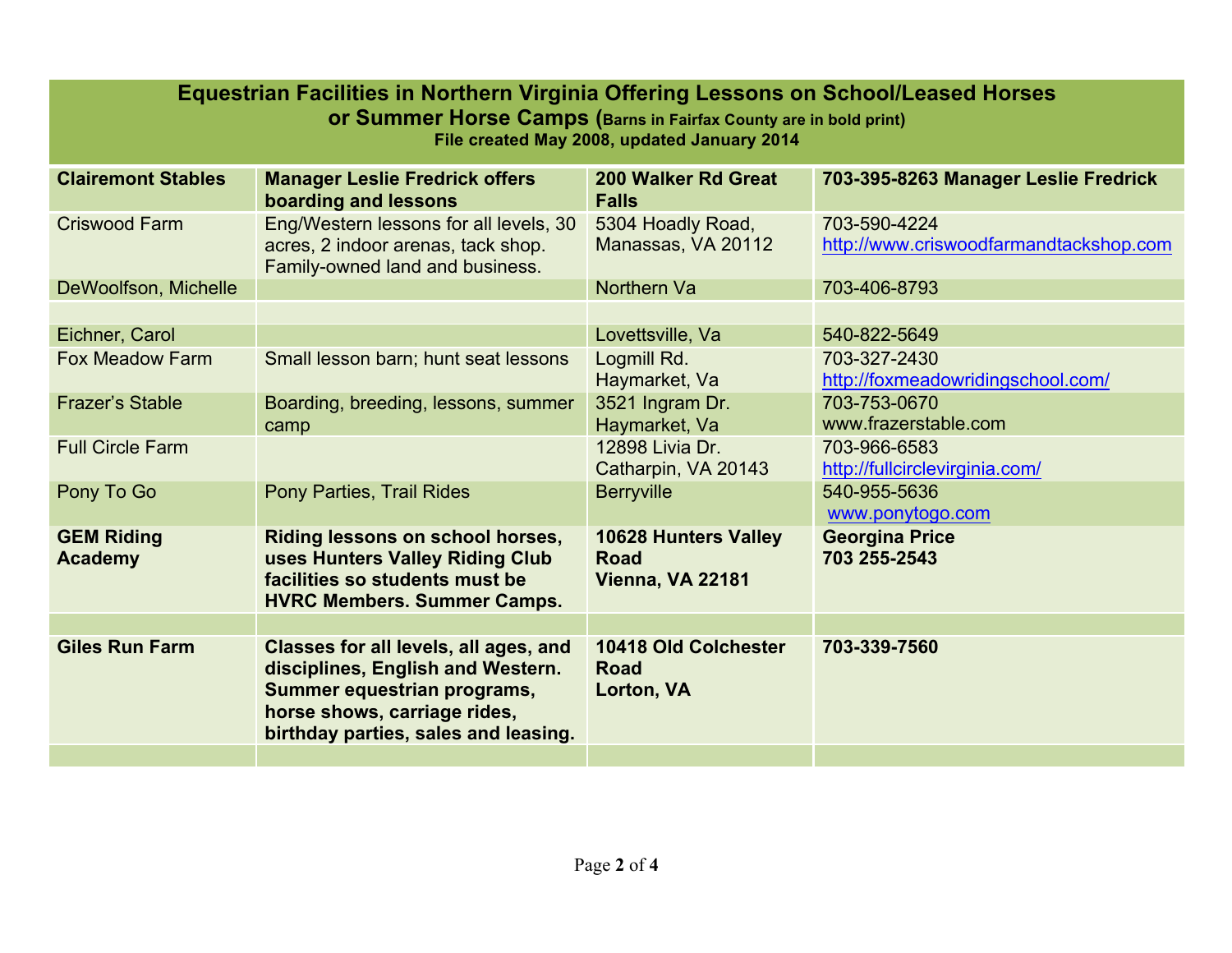| Equestrian Facilities in Northern Virginia Offering Lessons on School/Leased Horses<br><b>Or Summer Horse Camps (Barns in Fairfax County are in bold print)</b><br>File created May 2008, updated January 2014 |                                                                                                                                  |                                                                        |                                                                                                                      |  |  |
|----------------------------------------------------------------------------------------------------------------------------------------------------------------------------------------------------------------|----------------------------------------------------------------------------------------------------------------------------------|------------------------------------------------------------------------|----------------------------------------------------------------------------------------------------------------------|--|--|
| Kathleen Hedges<br><b>Trail Barn</b>                                                                                                                                                                           | Small boarding barn connected to<br><b>Great Falls and Riverbend Parks and</b><br>the W&OD trail system. No riding<br>ring.      | Leigh Mill Road<br><b>Great Falls, Va</b>                              | Kathleen Hedges<br>kathleensartstudio@yahoo.com                                                                      |  |  |
| Lucia Farm                                                                                                                                                                                                     | Lessons, school horses, summer<br>camp.                                                                                          | Lovettsville, Va                                                       | 540-882-4421<br>www.luciafarm.com                                                                                    |  |  |
|                                                                                                                                                                                                                |                                                                                                                                  |                                                                        |                                                                                                                      |  |  |
| <b>Maintree Farm</b>                                                                                                                                                                                           | Boarding, lessons, camp. Hunt seat.<br>Indoor ring.                                                                              | 40252 Thomas Mill Road<br>Leesburg, VA                                 | Contact: Alan K. Shreve, Jr. (Ken), Owner<br>703-297-7030<br>703-771-8392<br>703-777-9208<br>www.themaintreefarm.com |  |  |
| <b>Marcia House,</b><br><b>Riding Instructor</b>                                                                                                                                                               | Dressage and combined training,<br>private and group lessons.                                                                    | <b>Various locations.</b>                                              | 703-264-8948                                                                                                         |  |  |
| McCarter, Julie                                                                                                                                                                                                | Instructor                                                                                                                       | <b>Northern Va</b>                                                     | 703-948-0785                                                                                                         |  |  |
| <b>Misty Brae Stables</b>                                                                                                                                                                                      | Lessons, boarding, camp.                                                                                                         | Aldie, Va                                                              | 703-403-6422 www.mistybraefarm.com                                                                                   |  |  |
| <b>Mulford Riding School</b>                                                                                                                                                                                   | Riding lessons. Camp                                                                                                             | 6101 Old Centreville<br>Road<br>Centreville, Va                        | 703-946-7595<br>www.mulfordridingschool.com/                                                                         |  |  |
|                                                                                                                                                                                                                |                                                                                                                                  |                                                                        |                                                                                                                      |  |  |
| <b>Needmore Farm</b>                                                                                                                                                                                           | 75 acres, Morgan and Thoroughbred<br>breeding. Full-care boarding, leasing<br>with lessons. Lighted all-weather ring,<br>trails. | <b>13620 Fitzwater Drive</b><br>Nokesville, VA 20181<br>(off Route 28) | Harold Mauck, Owner<br>Mary Campbell, Manager<br>703-594-2650<br>703-594-3380                                        |  |  |
| <b>River Chase</b>                                                                                                                                                                                             | Boarding and lessons.                                                                                                            | 40332 Courtland Farm<br>Lane,<br>Aldie, VA 20105                       | 703-777-1899<br>www.riverchasefarm.com                                                                               |  |  |
| <b>Rokeby Stables</b>                                                                                                                                                                                          |                                                                                                                                  | <b>Chain Bridge Rd,</b><br>McLean, Va                                  | 703-528-8761<br>https://www.facebook.com/RokebyFarm                                                                  |  |  |
|                                                                                                                                                                                                                |                                                                                                                                  |                                                                        |                                                                                                                      |  |  |